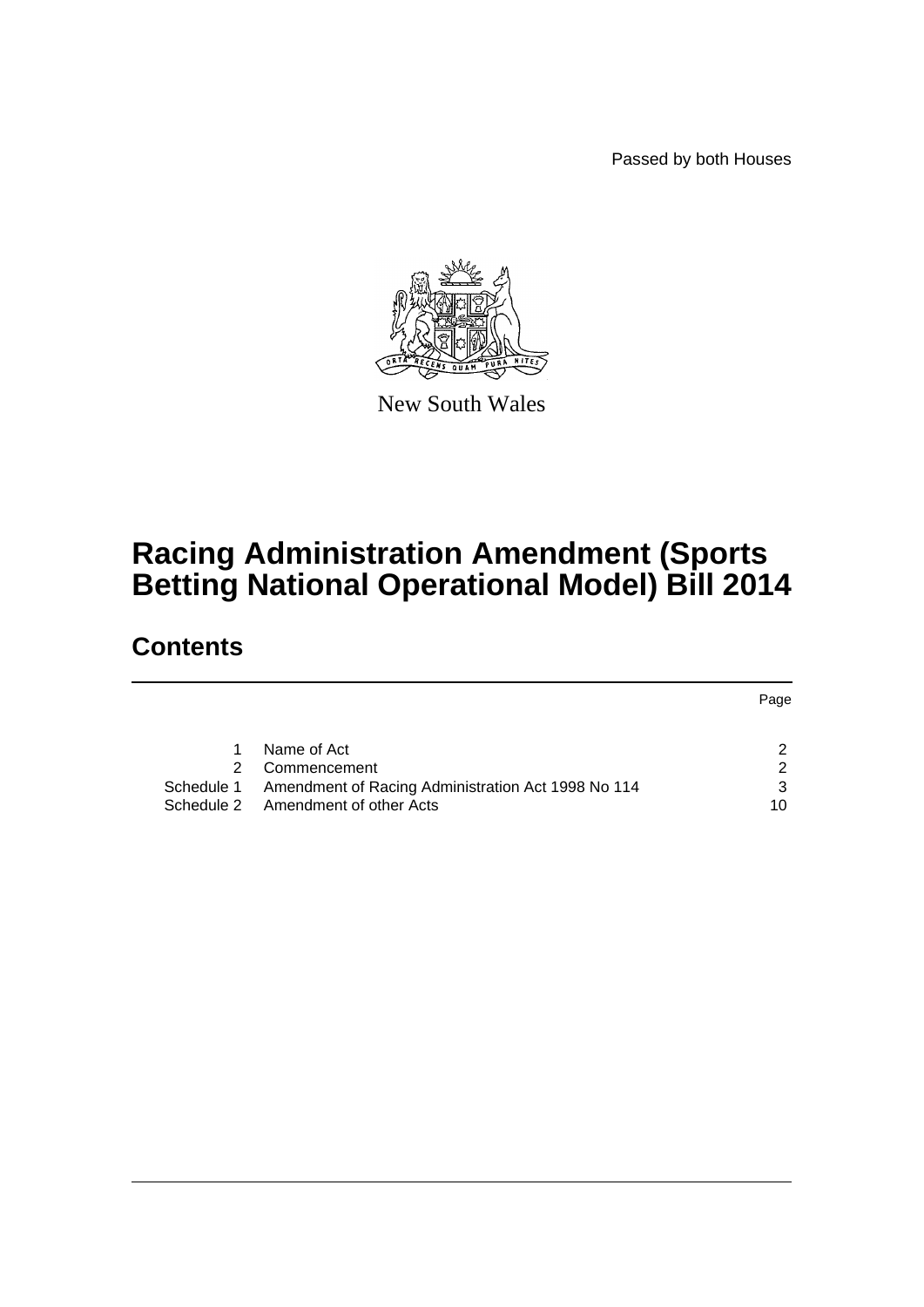*I certify that this public bill, which originated in the Legislative Assembly, has finally passed the Legislative Council and the Legislative Assembly of New South Wales.*

> *Clerk of the Legislative Assembly. Legislative Assembly, Sydney,* , 2014



New South Wales

# **Racing Administration Amendment (Sports Betting National Operational Model) Bill 2014**

Act No , 2014

An Act to amend the *Racing Administration Act 1998* to regulate betting on sporting events in line with the *National Policy on Match-Fixing in Sport*; and for other purposes.

*I have examined this bill and find it to correspond in all respects with the bill as finally passed by both Houses.*

*Assistant Speaker of the Legislative Assembly.*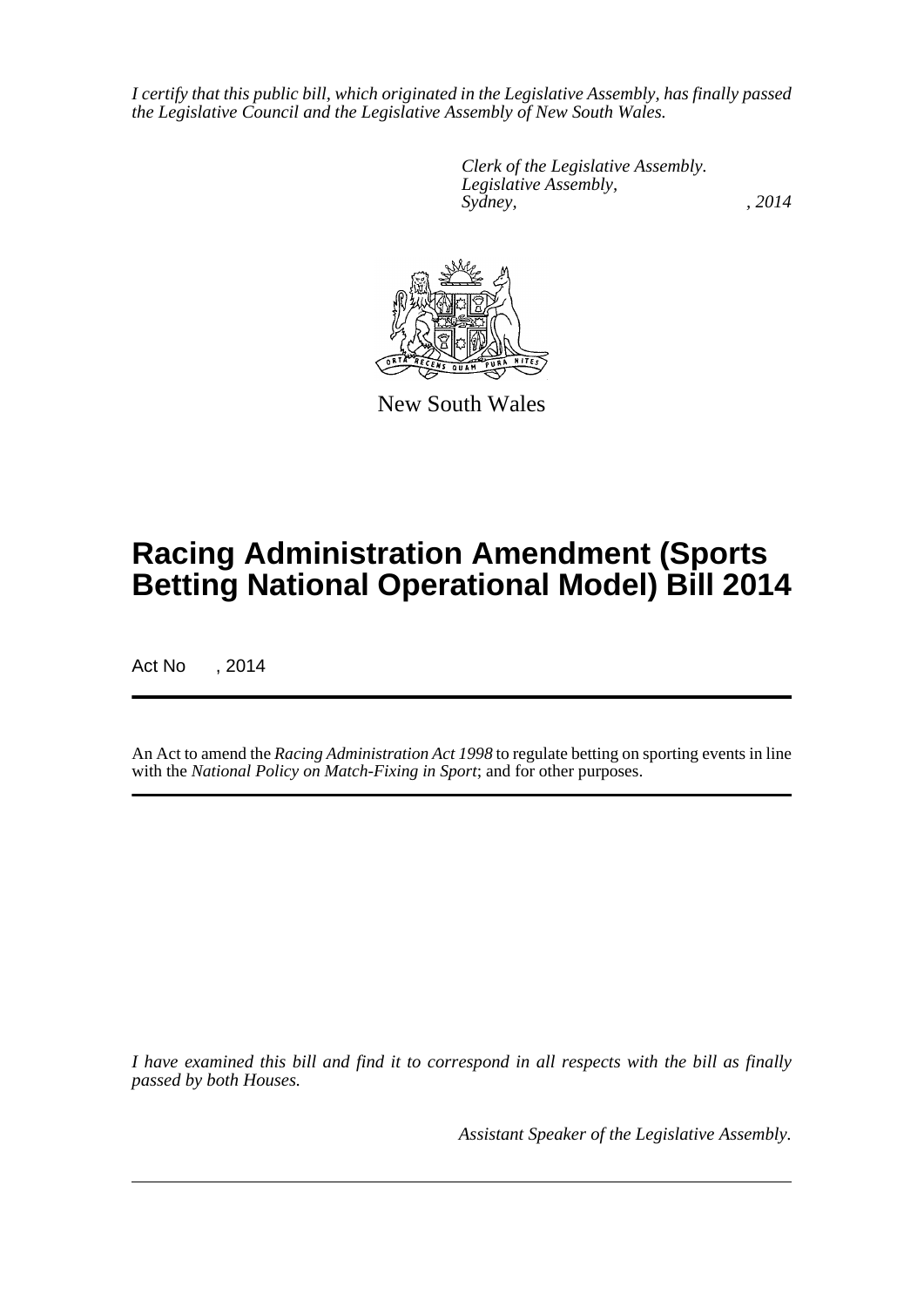Racing Administration Amendment (Sports Betting National Operational Model) Bill 2014 [NSW]

# <span id="page-2-0"></span>**The Legislature of New South Wales enacts:**

# **1 Name of Act**

This Act is the *Racing Administration Amendment (Sports Betting National Operational Model) Act 2014*.

# <span id="page-2-1"></span>**2 Commencement**

This Act commences on a day or days to be appointed by proclamation.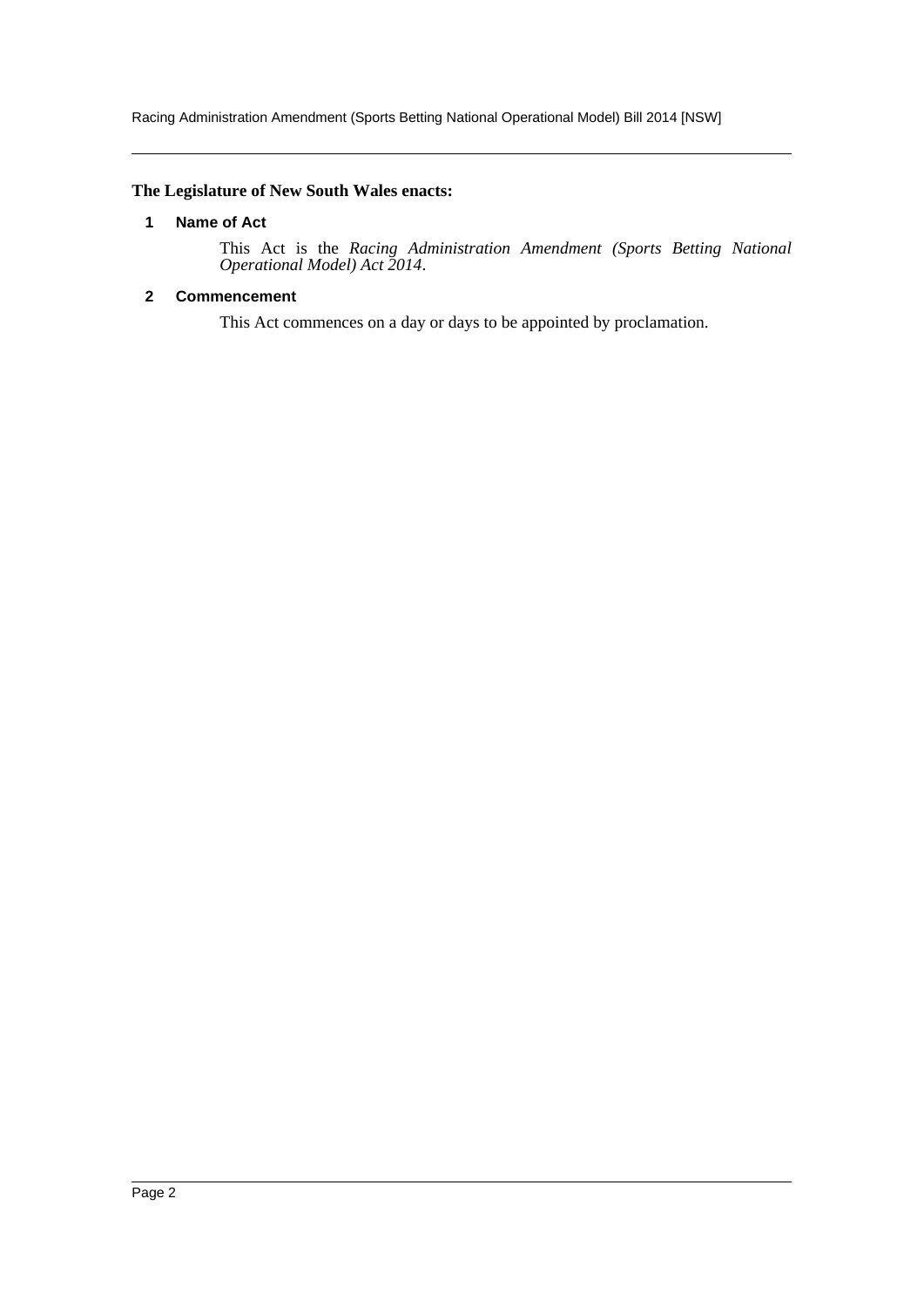Racing Administration Amendment (Sports Betting National Operational Model) Bill 2014 [NSW] Schedule 1 Amendment of Racing Administration Act 1998 No 114

# <span id="page-3-0"></span>**Schedule 1 Amendment of Racing Administration Act 1998 No 114**

#### **[1] Section 1 Name of Act**

Omit "*Racing Administration*". Insert instead "*Betting and Racing*".

#### **[2] Section 4 Definitions**

Omit the definitions of *authorised betting event bookmaker*, *betting authority*, *controlling body* and *declared betting event* from section 4 (1).

Insert in alphabetical order:

*betting exchange* means a facility, electronic or otherwise, that enables persons:

- (a) to place or accept, through the operator of the facility, bets with other persons, or
- (b) to place with the operator of the facility bets that, on acceptance, are matched with opposing bets placed with and accepted by the operator,

but does not include a facility, electronic or otherwise, that enables persons to place bets only with a bookmaker or a totalizator.

*betting service* means:

- (a) accepting or offering to accept a bet, or
- (b) inviting a person to place a bet, or
- (c) facilitating the placing of a bet.

*betting service provider* means a bookmaker, a person who operates a totalizator or a person who operates a betting exchange.

*declared betting event* means an event or class of event prescribed under section 18 as a declared betting event.

*declared betting event authority* means an authority granted under section 19. *event* includes contingency.

*licensed betting service provider* means a betting service provider that holds a licence or authority (however described) under the legislation of this or any other State or Territory to carry out its betting services (whether in that State or Territory, or elsewhere).

*race* means a greyhound race, harness race or horse race.

*racing controlling body* means:

- (a) in relation to horse racing other than harness racing—Racing New South Wales, and
- (b) in relation to harness racing—Harness Racing New South Wales, and

(c) in relation to greyhound racing—Greyhound Racing New South Wales. *totalizator* has the same meaning as in section 6 of the *Totalizator Act 1997*.

#### **[3] Section 4 (1), definition of "betting auditorium"**

Omit "horse races, harness races, greyhound races". Insert instead "races".

**[4] Sections 4 (1), definitions of "licensed bookmaker" and "non-proprietary association", 5 (2), 13 (1) and (2) (a), 14 (1) (b), 16A (1), 26G (1) and (3), 26GC (2) (b) and (3), 26H, 26I (6) (b) and (7) and 36 (1) (b)**

Omit "controlling body" wherever occurring. Insert instead "racing controlling body".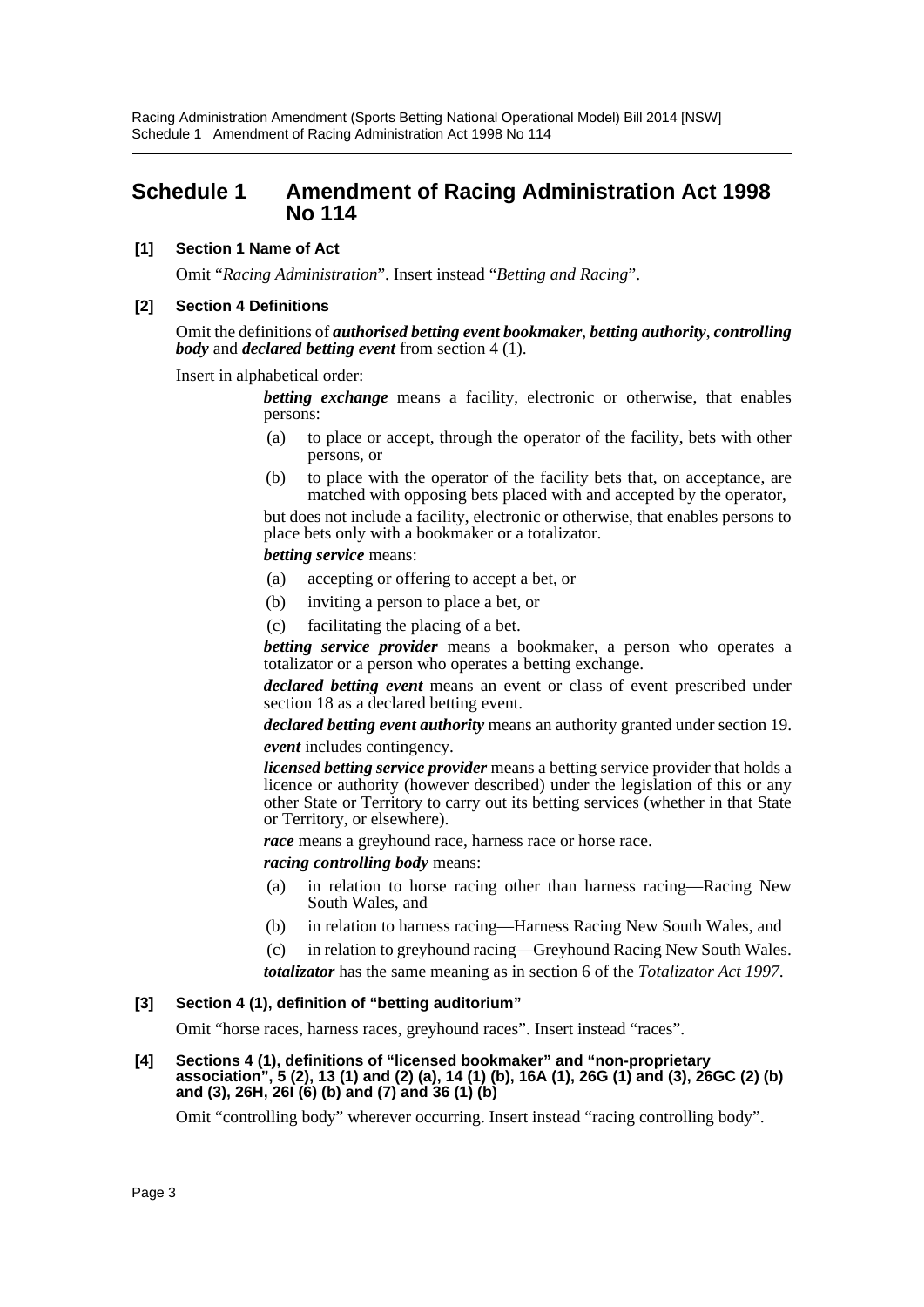Racing Administration Amendment (Sports Betting National Operational Model) Bill 2014 [NSW] Schedule 1 Amendment of Racing Administration Act 1998 No 114

#### **[5] Section 8 Conditions of racecourse licence**

Omit "horse races, harness races, greyhound races" from section 8 (1) (a). Insert instead "races".

#### **[6] Part 3 Authorisation of certain betting activities**

Omit "**Authorised betting event**" from the heading to Division 2.

Insert instead "**Declared betting events**".

#### **[7] Sections 17A–20**

Omit sections 18–20. Insert instead:

#### **17A Definitions**

(1) In this Division:

*sporting event* incudes a class of sporting events but does not include a race or any event related to racing.

*sports controlling body* for a sport means the person or body prescribed as the sports controlling body for the sport under section 17B.

(2) The regulations may declare that an event or class of event is, or is not, a sporting event and any such declaration is conclusive for the purposes of this Division.

#### **17B Sports controlling body**

- (1) The Minister may, by order published in the Gazette, prescribe a person or body as the sports controlling body for a sporting event. **Note.** Section 43 (2) of the *Interpretation Act 1987* provides that if an Act confers a power to make an order, that power includes a power to amend or repeal the order.
- (2) There is to be no more than one sports controlling body for each sporting event.
- (3) The regulations may make provision for or with respect to the prescription of a person or body as a sports controlling body including, but not limited to, the making of applications, the provision of information and the prescription of fees.

#### **18 Prescription of events as declared betting events**

- (1) The Minister may, by order published in the Gazette, prescribe an event or class of events (whether or not a sporting event) as a declared betting event.
- (2) An order prescribing a declared betting event must also prescribe the types of bets that are permitted to be made on the declared betting event.
- (3) A race cannot be prescribed as a declared betting event. **Note.** Events related to racing are not sporting events but can still be prescribed as declared betting events.
- (4) The Minister must not make an order that prescribes a declared betting event (or permits a new type of bet to be made on a declared betting event) unless an application to make the order has been made by:
	- (a) a licensed bookmaker who holds a declared betting event authority under Division 2A, or
	- (b) a licensee under the *Totalizator Act 1997*.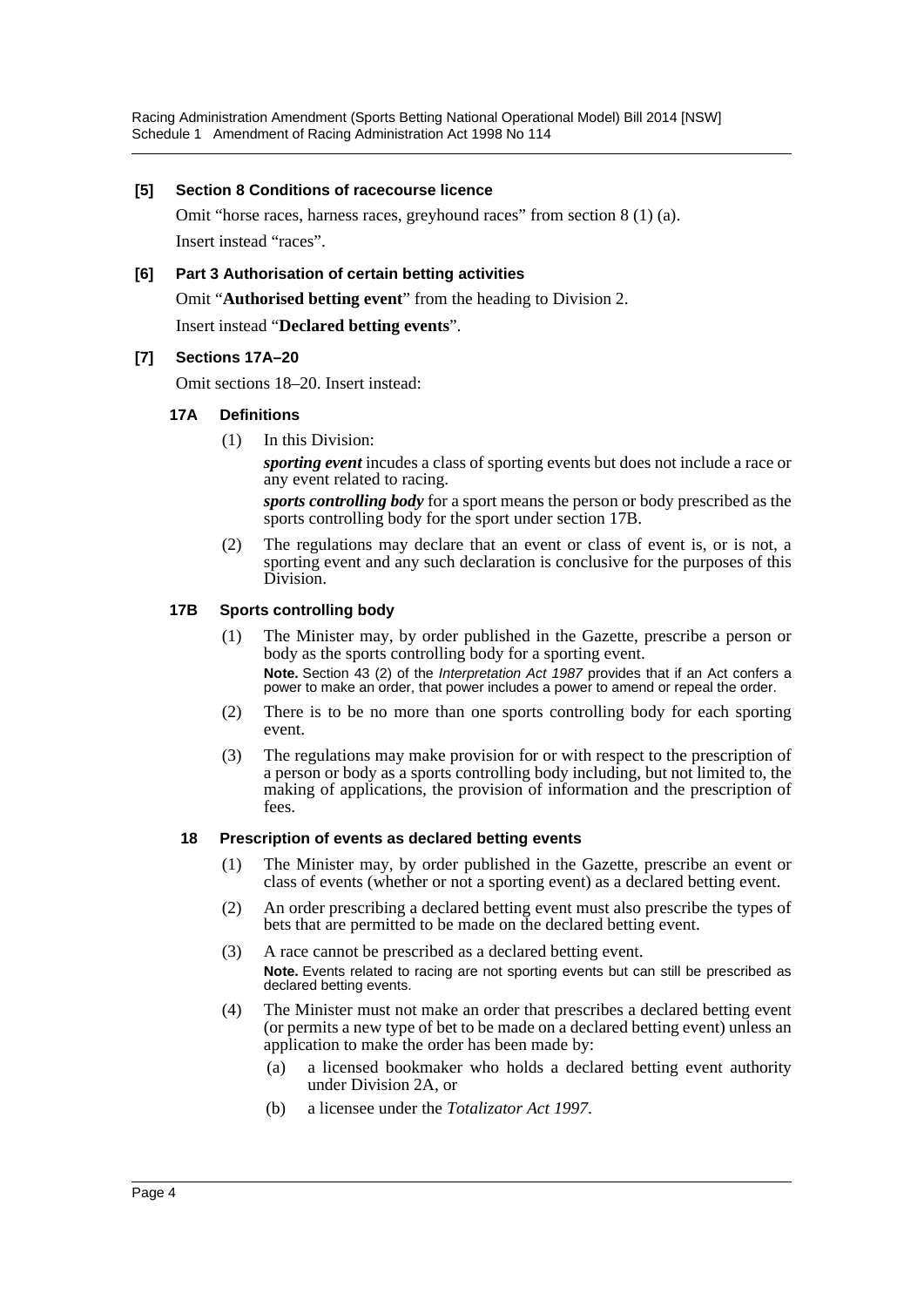- (5) The Minister must, unless the Minister considers that it is not in the public interest to do so, give effect to an application to remove a type of bet that is permitted to be made on a declared betting event if:
	- (a) the declared betting event is a sporting event, and
	- (b) the application is made by the sports controlling body for the sporting event.
- (6) An application under this section is to be made in the manner approved by the Minister and is to be accompanied by the fee (if any) prescribed by the regulations.

# **18A Prescription of sporting events with sports controlling body**

- (1) This section applies to an order that prescribes a sporting event as a declared betting event (or that permits a new type of bet on a sporting event that has been prescribed as a declared betting event) but only if there is a sports controlling body for the sporting event.
- (2) The Minister must not make an order to which this section applies unless the Minister is satisfied that:
	- (a) an integrity agreement that meets the requirements of this section is in place between the sports controlling body and the bookmaker or licensee who applied for the order (the *applicant*), and
	- (b) the applicant has consulted the sports controlling body in respect of the making of the application and the sports controlling body does not oppose the making of the order.
- (3) An integrity agreement referred to in this section must:
	- (a) set out the measures that will be used to prevent, investigate and assist in the prosecution of any match fixing or other corrupt behaviour related to betting on the sporting event, and
	- (b) provide for funding to go to the sports controlling body for the purposes of implementing some or all of those measures (unless the sports controlling body does not want any such funding), and
	- (c) provide for the sharing of information between the sports controlling body and the applicant, and
	- (d) provide for a consultation process that ensures that the applicant will, if the sports controlling body is the sports controlling body for a particular sporting event, consult with the sports controlling body before making any application under section 18 (4) in respect of the sporting event.

#### **18B Prescription of sporting events without sports controlling body**

- (1) This section applies to an order that prescribes a sporting event as a declared betting event (or that permits a new type of bet on a sporting event that has been prescribed as a declared betting event) but only if there is no sports controlling body for the sporting event.
- (2) The Minister must not make an order to which this section applies in relation to a sporting event taking place in Australia unless the Minister is satisfied that the bookmaker or licensee who applied for the order has taken reasonable steps to consult with the key persons or bodies involved in the administration of the sporting event.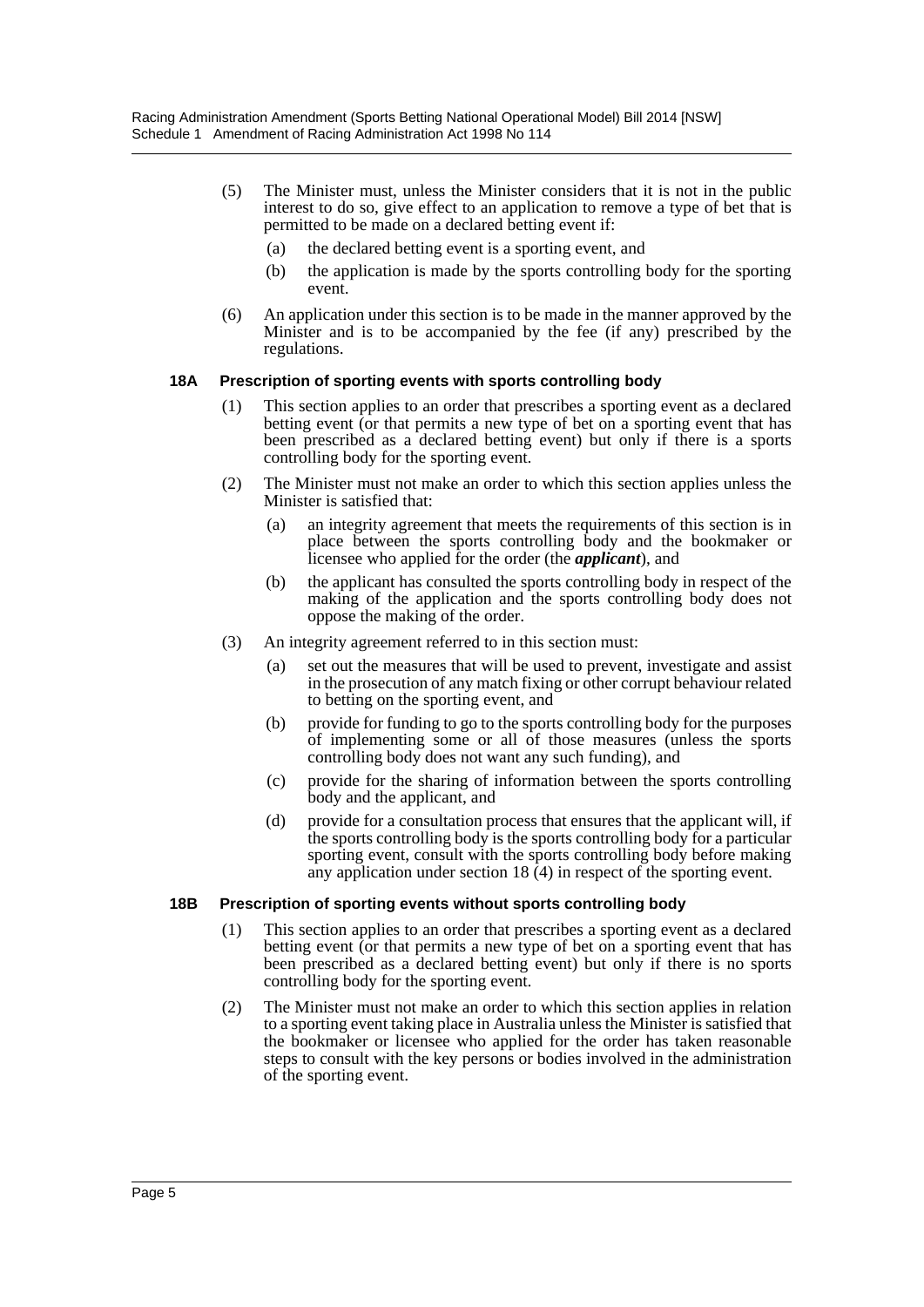- (3) The Minister, in determining whether to make an order to which this section applies, is to take into consideration:
	- (a) the public interest, and
	- (b) any potential impact on the integrity of the sporting event, and
	- (c) if the order is in relation to a sporting event taking place in Australia, the views (if any) of the key persons or bodies involved in the administration of the sporting event.
- (4) For the purposes of this section, a class of sporting events takes place in Australia if at least one sporting event in that class takes place in Australia.

# **18C Certain sports betting services prohibited**

- (1) A betting service provider must not, in New South Wales or elsewhere, offer a betting service in relation to a sporting event unless:
	- (a) the betting service provider is a licensed betting service provider, and
	- (b) an integrity agreement that meets the requirements of this section is in place between the sports controlling body for the sporting event and the licensed betting service provider.

Maximum penalty:

- (a) 100 penalty units, in the case of an offence committed by a corporation, or
- (b) 50 penalty units or imprisonment for 12 months (or both), in the case of an offence committed by an individual.
- (2) An integrity agreement referred to in this section must:
	- (a) set out the measures that will be used to prevent, investigate and assist in the prosecution of any match fixing or other corrupt behaviour related to betting on the sporting event, and
	- (b) provide for funding to go to the sports controlling body for the purposes of implementing some or all of those measures (unless the sports controlling body does not want any such funding), and
	- (c) provide for the sharing of information between the sports controlling body and the licensed betting service provider.
- (3) This section does not apply in relation to a sporting event held wholly outside of New South Wales.
- (4) This section does not require an integrity agreement to be in place at any time:
	- (a) during which there is no sports controlling body for the sporting event in respect of which the betting service is to be offered, or
	- (b) during the 6 months immediately following the prescription of a person or body as the sports controlling body for the sporting event.
- (5) For the purposes of this section, a class of sporting events is held wholly outside of New South Wales only if each sporting event in that class is held wholly outside of New South Wales.

# **Division 2A Declared betting event authorities**

#### **19 Declared betting event authority**

- (1) A bookmaker must not accept or make a bet on a declared betting event unless:
	- (a) the bookmaker is the holder of a declared betting event authority, and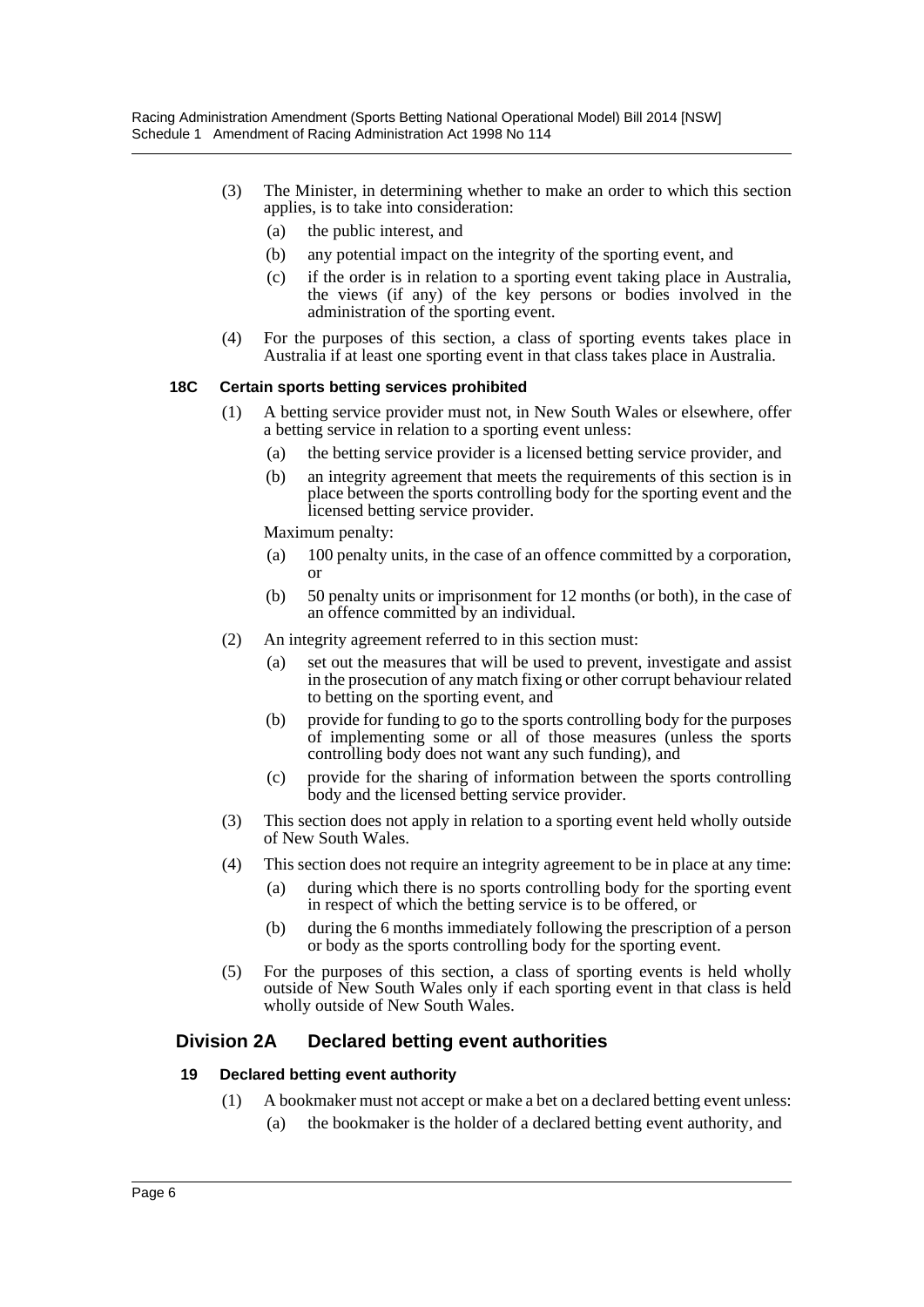(b) the bet is accepted or made in accordance with the conditions to which the authority is subject.

Maximum penalty:

- (a) 100 penalty units, in the case of an offence committed by a corporation, or
- (b) 50 penalty units or imprisonment for 12 months (or both), in the case of an offence committed by an individual.
- (2) The Minister may, on the application of a licensed bookmaker, grant a declared betting event authority to the bookmaker.
- (3) An application under this section is to be made in the manner approved by the Minister and is to be accompanied by the fee (if any) prescribed by the regulations.

# **20 Conditions of declared betting event authority**

- (1) A declared betting event authority is subject to the following conditions:
	- (a) a condition that the licensed bookmaker who holds the authority must not accept or make a bet on a declared betting event unless:
		- (i) the bet is of a type that is permitted under Division 2 to be made on the declared betting event, and
		- (ii) accepting or making the bet is not in breach of any rule made under section 18D,
	- (b) any condition prescribed by the regulations,
	- (c) any condition imposed by the Minister by notice in writing to the licensed bookmaker who holds the authority.
- (2) Without limiting the conditions that may be prescribed or imposed by the Minister, conditions may relate to any of the following:
	- (a) different requirements for different declared betting events,
	- (b) minimum bets,
	- (c) methods of betting, including arrangements for the use of telecommunications equipment,
	- (d) the giving of security by bankers for long-term bets,
	- (e) record keeping,
	- (f) auditing.

# **[8] Section 21 Conditions relating to records**

Omit "betting authority that the authorised betting event bookmaker" from section 21 (1). Insert instead "declared betting event authority that the licensed bookmaker who holds the authority".

# **[9] Section 21 (1) (a)**

Omit "taken bets". Insert instead "accepted or made a bet".

# **[10] Section 22 Duration and cancellation of declared betting event authority**

Omit "betting authority" wherever occurring.

Insert instead "declared betting event authority".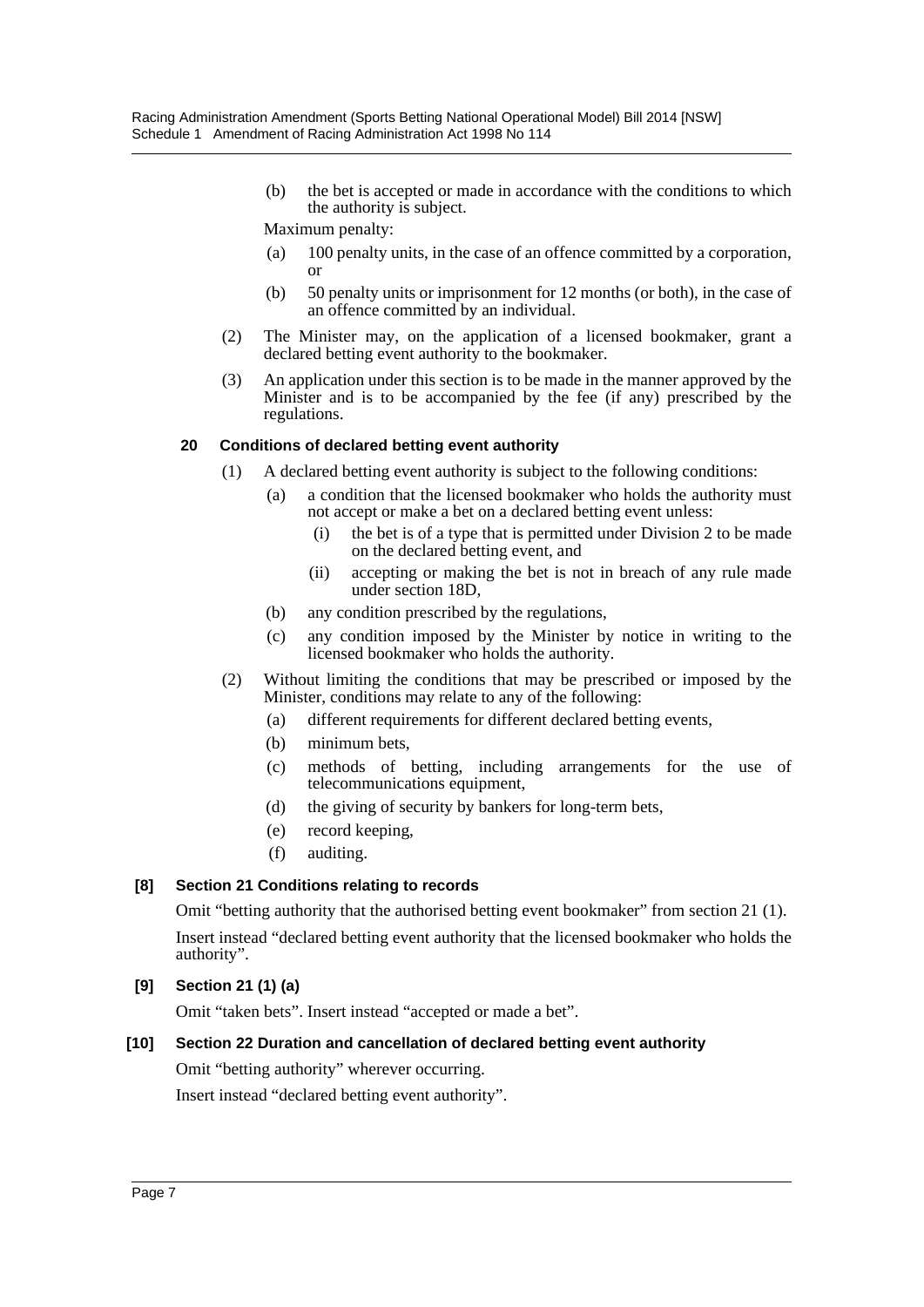# **[11] Section 22 (2) (a)**

Omit "authorised betting event bookmaker".

Insert instead "licensed bookmaker who holds the authority".

# **[12] Section 22 (2) (c)**

Omit the paragraph. Insert instead:

(c) that the bookmaker has not complied with rules made under section 18D in relation to a declared betting event, or

#### **[13] Section 23 Rules for declared betting events**

Omit "at a licensed racecourse" from section 23 (1).

#### **[14] Section 23**

Renumber as section 18D and insert it after section 18C as inserted by item [7].

# **[15] Part 3A, heading**

Omit "**Authorisation of bookmakers**". Insert instead "**Returns and records**".

# **[16] Section 26GC Bookmakers to keep records**

Omit "horse races, harness races, greyhound races" from section 26GC (2) (a). Insert instead "races".

#### **[17] Section 26I Inspection of records**

Omit "designated" from paragraph (b) of the definition of *inspector* in section 26I (7). Insert instead "authorised".

#### **[18] Section 27 Definitions**

Omit the definitions of *betting exchange*, *licensed wagering operator*, *totalizator* and *wagering operator*.

# **[19] Sections 29 (2) (a) and (b), 30 (2) and (3) (a), 33 (1) and (2) and 40 (a)**

Omit "wagering operator" wherever occurring. Insert instead "betting service provider".

#### **[20] Section 30 Advertising betting information and betting services**

Omit "horse race, harness race, greyhound race" from section 30 (1) (c). Insert instead "race".

#### **[21] Section 33 (1), note**

Omit the note. Insert instead:

**Note.** *Betting service provider* is defined in section 4 (1) to mean a bookmaker, a person who operates a totalizator or a person who operates a betting exchange. *Bookmaker* is defined in that subsection to include any person who:

- (a) carries on the business of, or who acts as, a bookmaker, bookmaker's clerk or turf commission agent, or
- (b) gains, or endeavours to gain, a livelihood wholly or partly by betting or making wagers.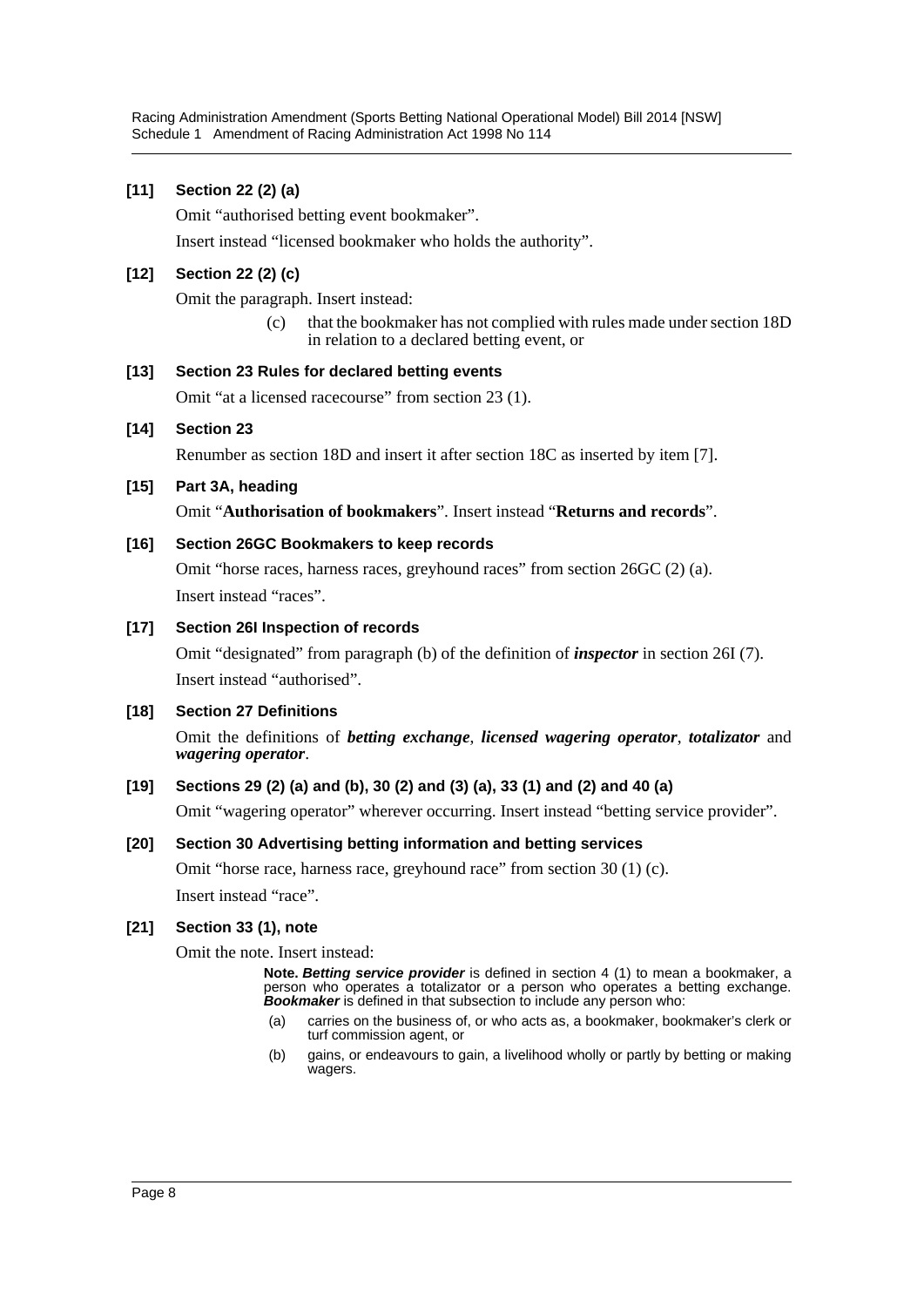Racing Administration Amendment (Sports Betting National Operational Model) Bill 2014 [NSW] Schedule 1 Amendment of Racing Administration Act 1998 No 114

#### **[22] Schedule 1 Savings and transitional provisions**

Omit clause 1 (1). Insert instead:

(1) The regulations may contain provisions of a savings or transitional nature consequent on the enactment of this Act or any Act that amends this Act.

#### **[23] Schedule 1, Part 9**

Insert after clause 17:

# **Part 9 Provisions consequent on enactment of Racing Administration Amendment (Sports Betting National Operational Model) Act 2014**

#### **18 Definition**

In this Part:

*amending Act* means the *Racing Administration Amendment (Sports Betting National Operational Model) Act 2014*.

#### **19 Declared betting events**

- (1) This clause applies to a declared betting event that is in force under section 18 immediately before the substitution of that section by the amending Act (the *relevant day*).
- (2) A declared betting event to which this clause applies continues in force and is taken to have been prescribed as a declared betting event by an order under section 18 (1) as substituted.
- (3) A type of bet that was approved in relation to a declared betting event to which this clause applies and that was in force under section 20 (1) (b) immediately before the relevant day, is taken to be a type of bet prescribed by order as a bet that is permitted to be made on the declared betting event under section 18 (2) as substituted.
- (4) The Minister may amend or repeal an order that is taken to have been made under this clause in the same way that the Minister can amend or repeal an order under section 18.

#### **20 Rules for declared betting events**

A rule in respect of a declared betting event that was in force under section 23 immediately before that section was renumbered by the amending Act continues in force after that renumbering as a rule under section 18D in respect of the declared betting event.

#### **21 Declared betting event authority**

An authorisation under section 19 that was held by a bookmaker immediately before the substitution of that section by the amending Act is taken to be a declared betting event authority held by the bookmaker under section 19 as substituted and is subject to any condition or restriction to which it was subject immediately before that substitution to the extent that any such condition does not conflict with the conditions referred to in section 20 (1) as substituted.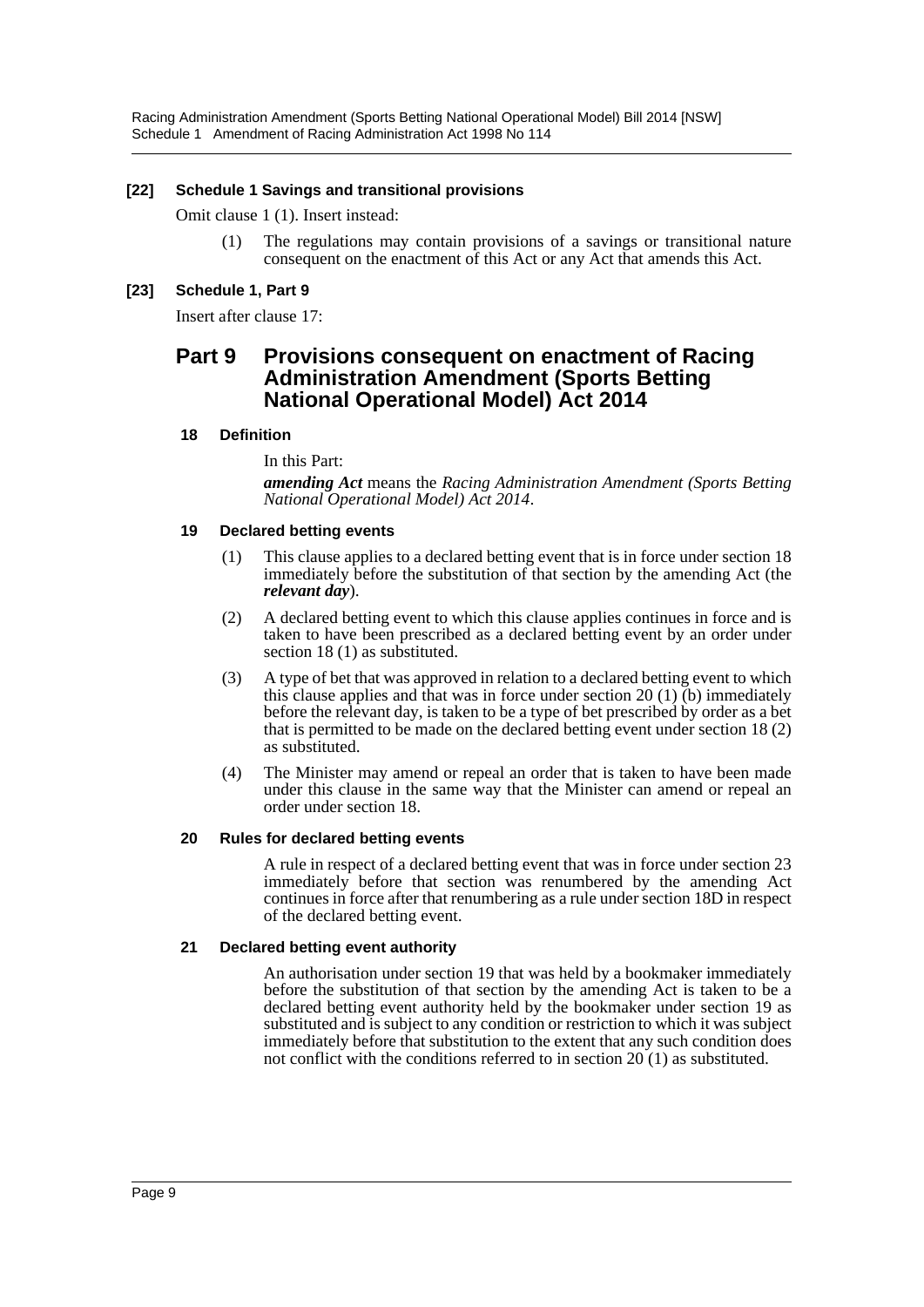Racing Administration Amendment (Sports Betting National Operational Model) Bill 2014 [NSW] Schedule 2 Amendment of other Acts

# <span id="page-10-0"></span>**Schedule 2 Amendment of other Acts**

# **2.1 Greyhound Racing Act 2009 No 19**

# **[1] Section 19 Registration of bookmakers**

Omit section 19 (5) (b). Insert instead:

(b) carries on, at a racecourse licensed for greyhound racing, the business of a bookmaker in respect of a declared betting event otherwise than on behalf of the company.

# **[2] Section 19 (9)**

Omit the definition of *authorised betting event bookmaker*. Insert in alphabetical order:

*declared betting event* has the same meaning as it has in the *Betting and Racing Act 1998*.

#### **[3] Schedule 3 Savings, transitional and other provisions**

Omit clause 1 (1). Insert instead:

(1) The regulations may contain provisions of a savings or transitional nature consequent on the enactment of this Act or any Act that amends this Act.

# **2.2 Harness Racing Act 2009 No 20**

#### **[1] Section 19 Registration of bookmakers**

Omit section 19 (5) (b). Insert instead:

(b) carries on, at a racecourse licensed for harness racing, the business of a bookmaker in respect of a declared betting event otherwise than on behalf of the company.

# **[2] Section 19 (9)**

Omit the definition of *authorised betting event bookmaker*. Insert in alphabetical order:

*declared betting event* has the same meaning as it has in the *Betting and Racing Act 1998*.

#### **[3] Schedule 3 Savings, transitional and other provisions**

Omit clause 1 (1). Insert instead:

(1) The regulations may contain provisions of a savings or transitional nature consequent on the enactment of this Act or any Act that amends this Act.

# **2.3 Thoroughbred Racing Act 1996 No 37**

#### **[1] Section 14A Licensing of bookmakers**

Omit section 14A (4) (c) (ii). Insert instead:

(ii) carries on, at a racecourse licensed for horse racing, the business of a bookmaker in respect of a declared betting event otherwise than on behalf of the company, or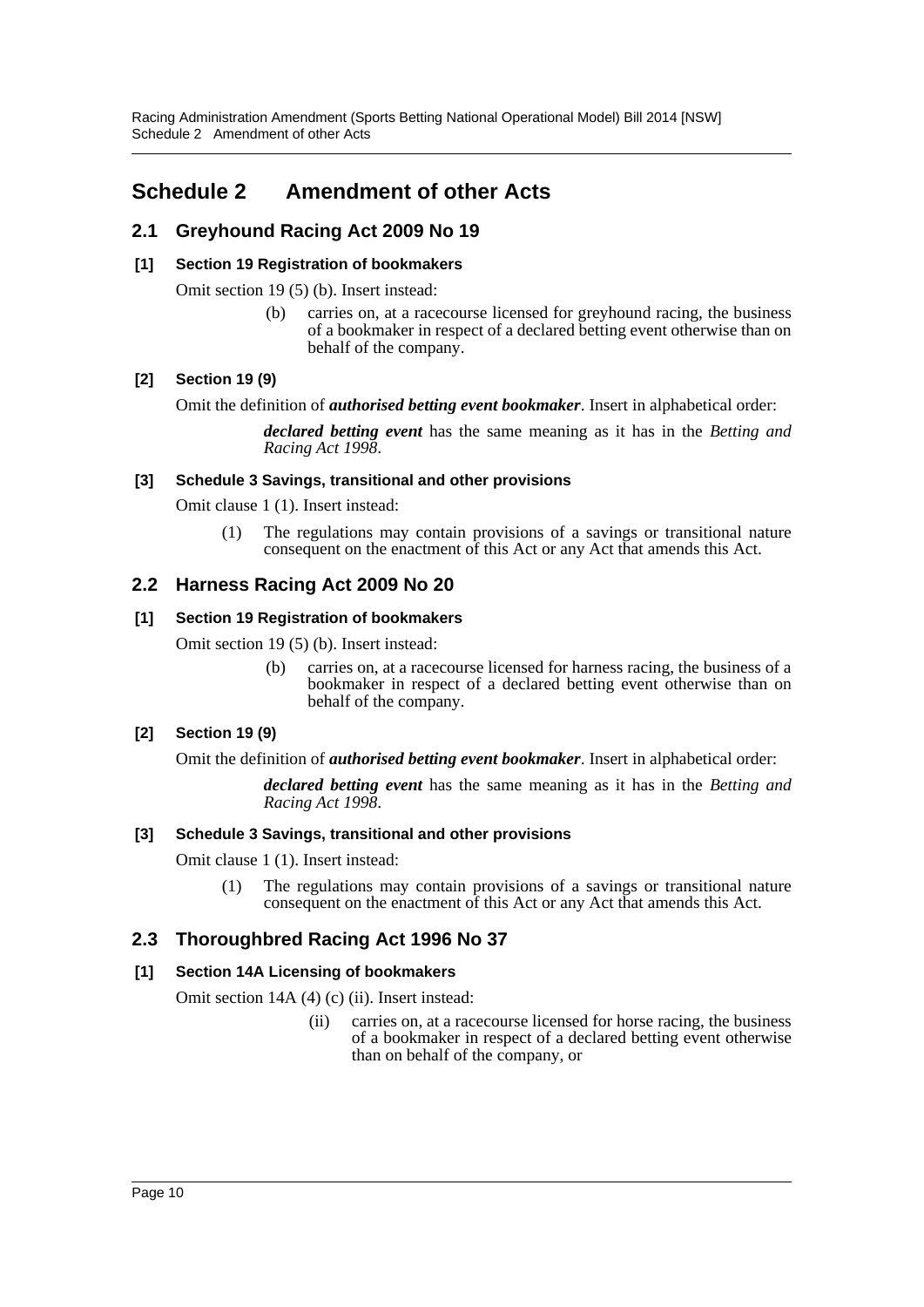Racing Administration Amendment (Sports Betting National Operational Model) Bill 2014 [NSW] Schedule 2 Amendment of other Acts

# **[2] Section 14A (9)**

Omit the definition of *authorised betting event bookmaker*. Insert in alphabetical order:

*declared betting event* has the same meaning as it has in the *Betting and Racing Act 1998*.

#### **[3] Schedule 1 Savings and transitional provisions**

Omit clause 3 (1). Insert instead:

(1) The regulations may contain provisions of a savings or transitional nature consequent on the enactment of this Act or any Act that amends this Act.

# **2.4 Unlawful Gambling Act 1998 No 113**

#### **[1] Section 4 Definitions**

Omit the definitions of *licensed bookmaker* and *licensed racecourse*.

Insert in alphabetical order:

*licensed bookmaker* and *licensed racecourse* have the same meanings as they have in the *Betting and Racing Act 1998*.

# **[2] Section 8 Offences relating to unlawful betting**

Omit "*Racing Administration*" wherever occurring in section 8 (1) (c) and (d). Insert instead "*Betting and Racing*".

# **[3] Section 8 (6) (a)**

Omit "controlling body". Insert instead "racing controlling body".

#### **[4] Section 8 (6) (c)**

Omit the paragraph. Insert instead:

(c) betting on a declared betting event if the betting takes place at a licensed racecourse and the betting is carried on by a licensed bookmaker in accordance with a declared betting event authority held by the bookmaker,

# **[5] Section 8 (6) (d)**

Omit "*Racing Administration*". Insert instead "*Betting and Racing*".

#### **[6] Section 8 (7)**

Omit the subsection. Insert instead:

(7) In this section, *authorised betting auditorium*, *declared betting event*, *declared betting event authority* and *racing controlling body* have the same meanings as they have in the *Betting and Racing Act 1998*.